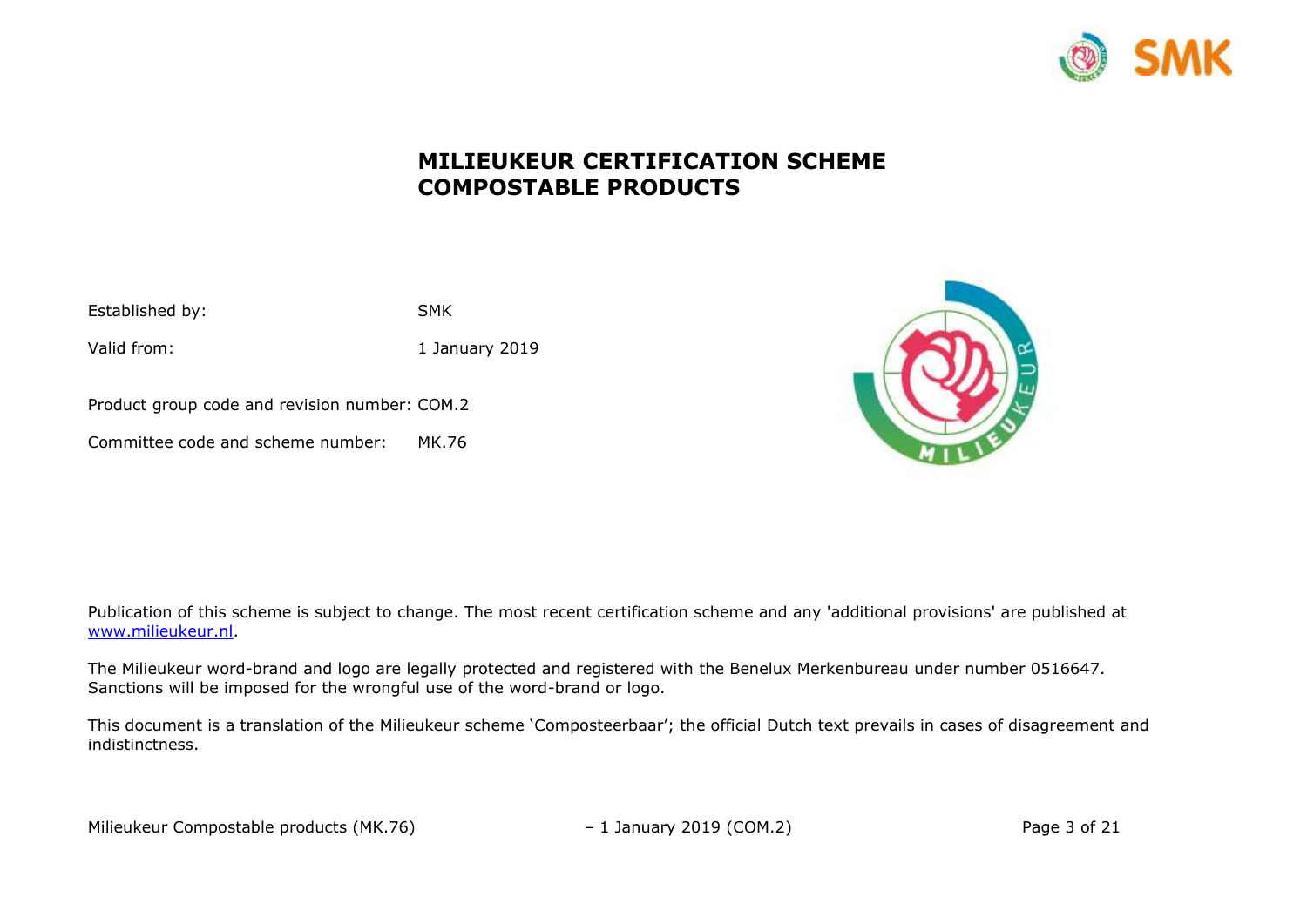

# <span id="page-1-0"></span>**Content**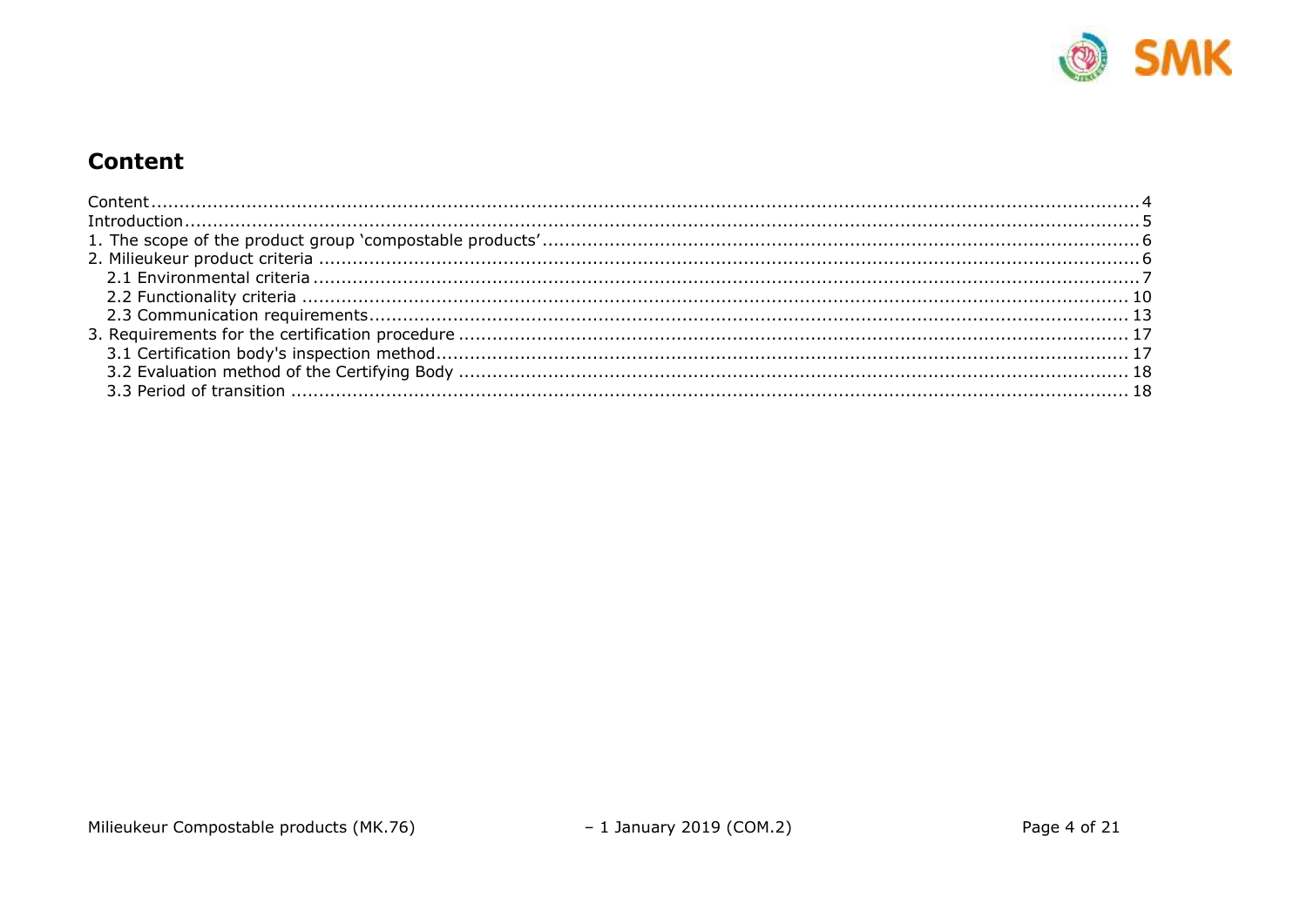

## <span id="page-2-0"></span>**Introduction**

All Milieukeur certification schemes are designed and administered by SMK (Stichting Milieukeur). The certification for Milieukeur is carried out by independent certification bodies (CBs) with whom SMK has signed a licensing agreement. The certification scheme describes the requirements which the Milieukeur applicant (or holder) must meet and how the CBs must check and evaluate. The document further contains specific conditions for the certification procedure (these apply in conjunction with the General Certification Conditions.

The certification scheme is designed in such a way that companies that want to obtain (or retain) the Milieukeur certificate for their products or services, or other interested parties, can quickly form an idea of the requirements which the product or service has to meet.

Chapter 1 describes in greater detail which products can be awarded a Milieukeur certificate. This Milieukeur certification scheme concerns compostable non-food products: for the time being criteria are established for kitchen and garden waste-bags (KGW-bags) and cat litter. No criteria are available for other compostable non-food products. If there is interest for the application for Milieukeur certification for such products, criteria development will be considered.

The core of the certification scheme for compostable products consists of the Milieukeur requirements which the product and the used raw materials must meet (chapter 2). The Milieukeur product criteria consist of environmental criteria (paragraph 2.1), criteria to the functionality (paragraph 2.2) and criteria for external communication by Milieukeur applicants and holders (paragraph 2.3). These criteria are important in the first place for Milieukeur applicants and holders. Each criterion mentions the subject (this is sometimes expressed as a goal), the requirement, and the method to comply.

The Milieukeur requirements are non-statutory; only in special cases is legislation referred to. It is a condition for Milieukeur certification that a business adheres to the (inter)national and regional legislation and regulations.

Chapter 3 describes the requirements of the certification procedure. Of particular importance for Milieukeur applicants (and holders) are the conditions set for the CBs procedures (paragraph 31) and the evaluation method (paragraph 3.2).

Questions about the application and certification process can best be addressed to one of the CBs. Information on the CBs is published on [www. milieukeur.nl.](http://www.smk.nl/) The certification costs consist of an application fee, the costs of the CB, and a fee to SMK for using the label (the rates of SMK can be found on the website).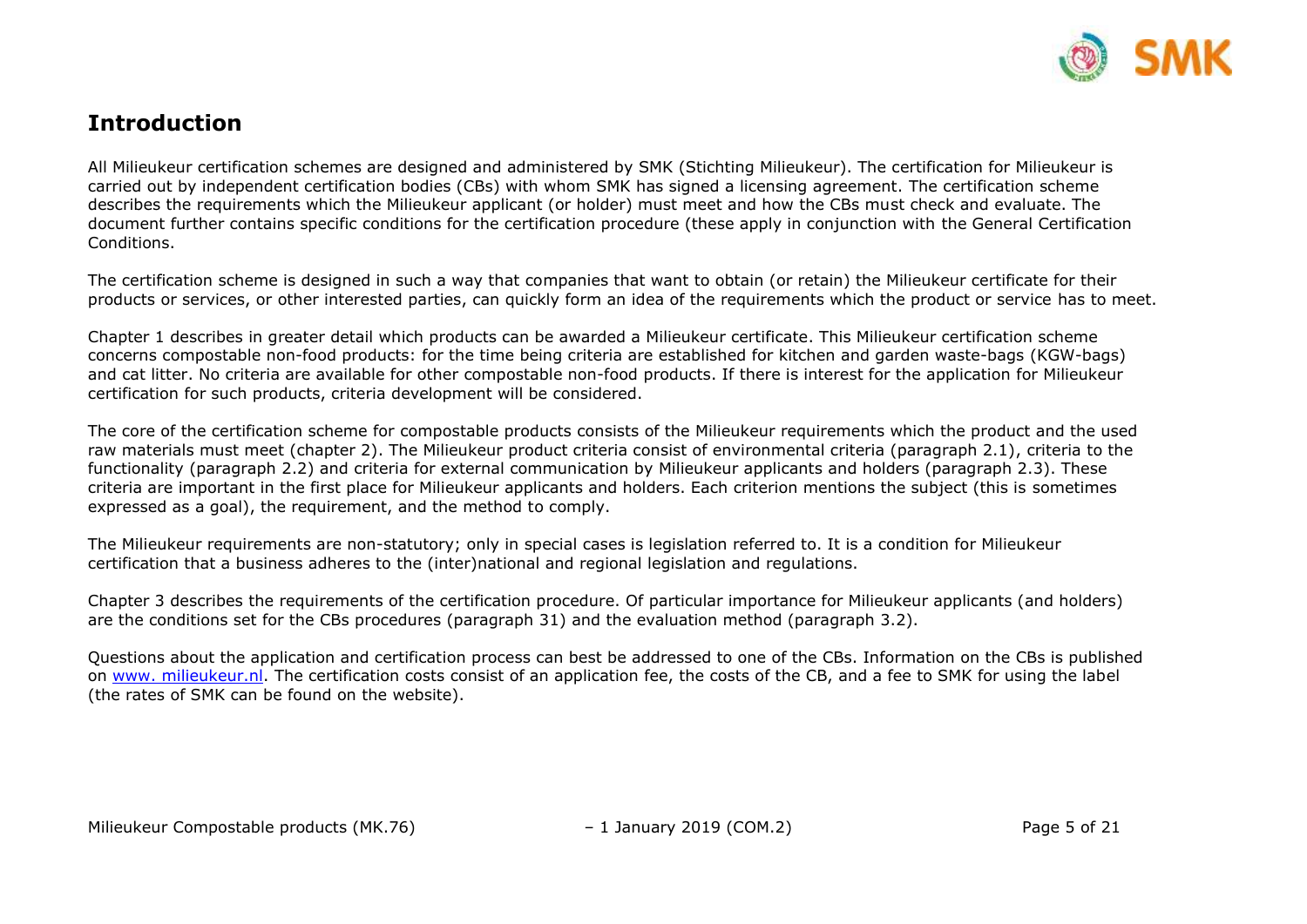

### <span id="page-3-0"></span>**1. The scope of the product group 'compostable products'**

This certification scheme is applicable to the product group compostable products. For the time being, criteria are established for kitchen and garden waste-bags (KGW-bags) and cat litter. Below will be defined which KGW-bags and cat litter qualify under this certification scheme.

#### **KGW bags**

The criteria concern compostable KGW bags made of paper and biodegradable plastics with a capacity of 120 to 350 litres. "KGW bags" denotes bags for the collection, storage and, where applicable, transport of kitchen and garden waste. This includes both 'liners' for roll containers, as well as smaller pedal bin bags e.g. for kitchen use. 'Stand-alone' bags are not included in this product group.

#### **Cat litter**

<span id="page-3-1"></span>The criteria concern absorbents, intended for use as cat litter. This should be mentioned on the packaging. If in the certification scheme is spoken of 'litter + inner bin', the corresponding requirements apply only to products consisting of such a combination.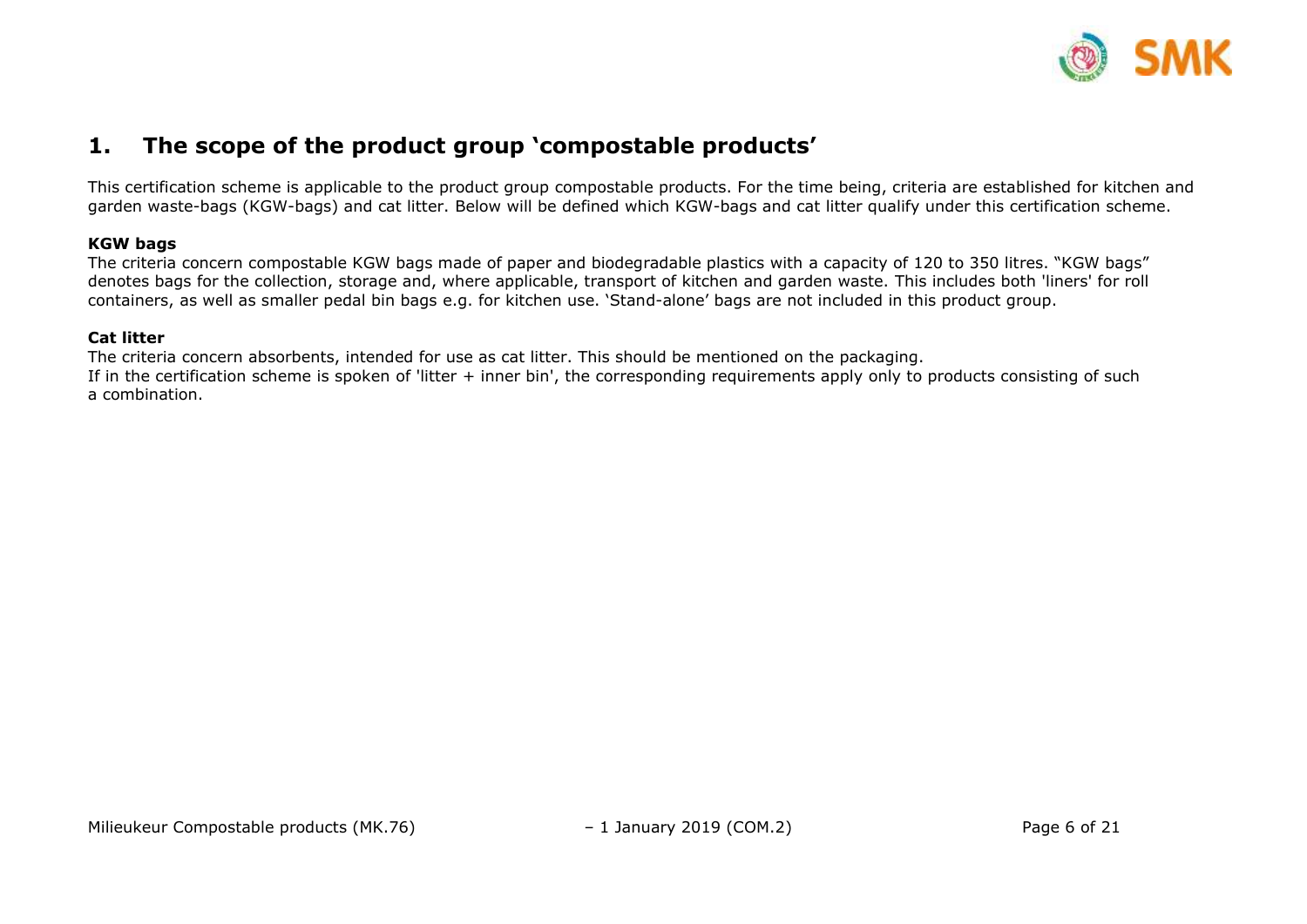

# **2. Milieukeur product criteria**

### <span id="page-4-0"></span>**2.1 Environmental criteria**

| <b>Environmental aspect</b>      | <b>Requirement</b>                                                                                                                                                                                                         |                                                                                                                                                                                                                | <b>Method</b>                                                                                                                                                                                                                                                                                                                                                                                                                                                                                                                                                     | Level <sup>a</sup> |
|----------------------------------|----------------------------------------------------------------------------------------------------------------------------------------------------------------------------------------------------------------------------|----------------------------------------------------------------------------------------------------------------------------------------------------------------------------------------------------------------|-------------------------------------------------------------------------------------------------------------------------------------------------------------------------------------------------------------------------------------------------------------------------------------------------------------------------------------------------------------------------------------------------------------------------------------------------------------------------------------------------------------------------------------------------------------------|--------------------|
| Compostability                   |                                                                                                                                                                                                                            |                                                                                                                                                                                                                |                                                                                                                                                                                                                                                                                                                                                                                                                                                                                                                                                                   |                    |
| 2.1.1 Compostability             | <b>KGW</b> bags<br>(including printed words/printing<br>inks) are compostable in<br>accordance with CEN 13432b)<br>- characterisation (except for the<br>heavy metals, see 2.1.2)<br>- biodegradation<br>- compost quality | cat litter + inner bin<br>compostable in accordance with CEN<br>13432c<br>- characterisation (except for the<br>heavy metals, see 2.1.2)<br>- biodegradation<br>- compost quality                              | EN 13432, paragraph 4.2.2<br>EN 13432, paragraph 4.2.3<br>EN 13432, paragraph 4.2.5                                                                                                                                                                                                                                                                                                                                                                                                                                                                               | Major              |
| 2.1.2 Contaminants <sup>d)</sup> | - KGW bags<br>- cat litter + inner bin<br>(mg/kg ds)<br>$Cd \leq 0,35$<br>$Cr \leq 25$<br>$Cu \leq 15$<br>$Hg \leq 0,1$<br>$Ni \leq 5$<br>$Pb \leq 32,5$<br>$Zn \leq 37,5$<br>$As \leq 2,5$                                | cat litter exclusively (without inner<br>$bin)$ <sup>e)</sup><br>(mg/kg ds)<br>$Cd \leq 0.5$<br>$Cr \leq 25$<br>$Cu \leq 30$<br>$Hg \leq 0,15$<br>$Ni \leq 10$<br>$Pb \leq 50$<br>$Zn \leq 100$<br>$As \leq 8$ | EN 13432 or based on dry matter;<br>total value per metal: ICP-MS accor-<br>ding to DIN EN 17294; and for<br>Hg AAS according to DIN ISO 1483.<br>Detection limit:<br>Cd 0,1 mg/kg<br>$Cr 1,0$ mg/kg<br>Cu 1,0 mg/kg<br>Hg $0,1$ mg/kg<br>Ni 1,0 mg/kg<br>Pb 1,0 mg/kg<br>Zn 1,0 mg/kg<br>As 1,0 mg/kg<br>Sample preparation: the digestion<br>method with aqua regia (NvN 5770) or<br>an equivalent method d)<br>Periodic product evaluation: analysis of<br>the contaminants cadmium (detection<br>limit: 0,1 mg/kg) and lead (detection<br>limit: $1,0$ mg/kg) | Major              |
| 2.1.3 Desintegration             | <b>KGW</b> bags<br>within 12 weeks in accordance<br>with CEN 13432                                                                                                                                                         | cat litter $+$ inner bin:<br>90% smaller than 2 mm within 6<br>week                                                                                                                                            | EN 13432, paragraph 4.2.4                                                                                                                                                                                                                                                                                                                                                                                                                                                                                                                                         | Major              |

Milieukeur Compostable products (MK.76) – 1 January 2019 (COM.2) – 1 January 2019 (COM.2)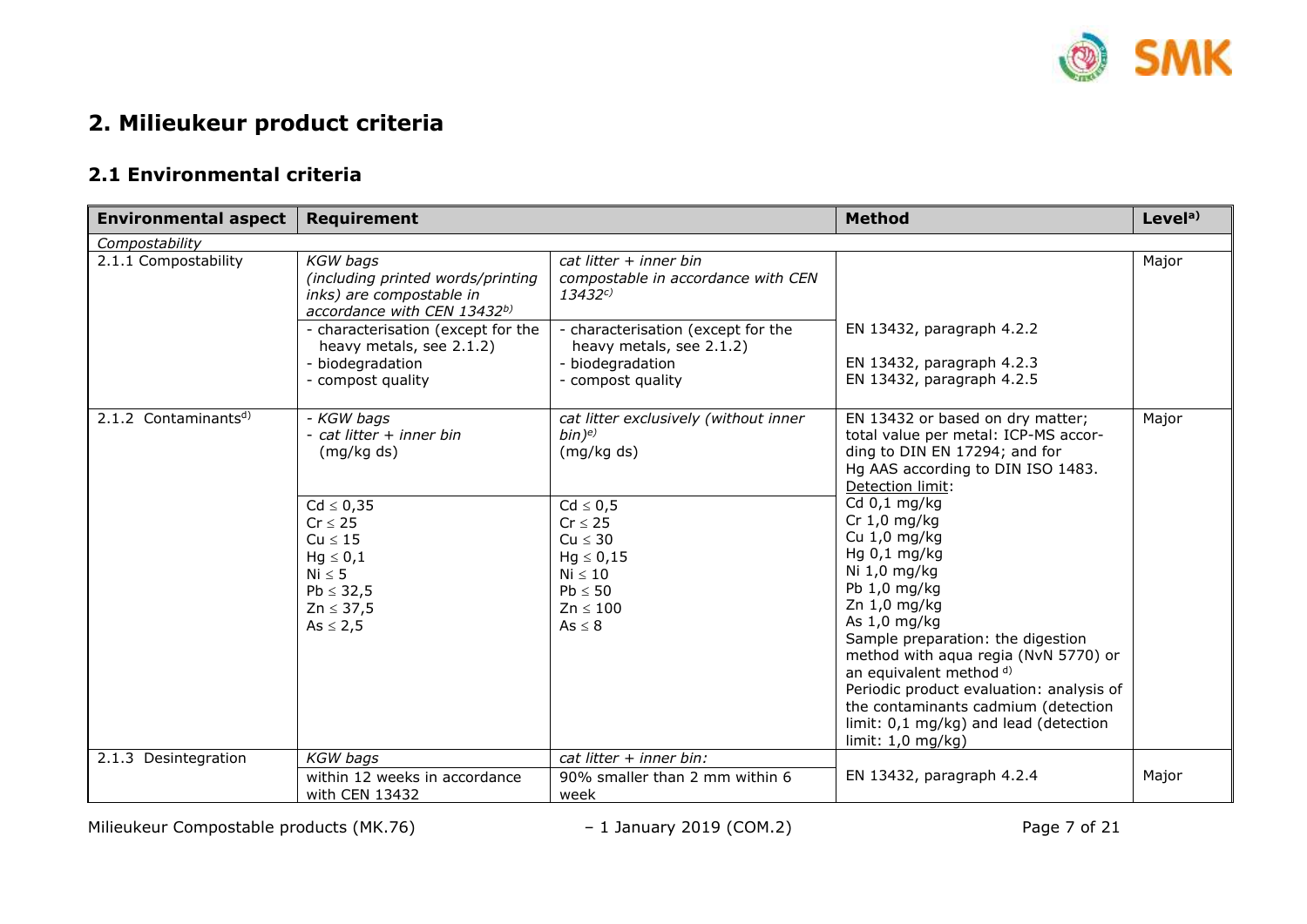

| <b>Environmental aspect</b>                                                                | <b>Requirement</b>                                                                                                                                                                                                                                                                                                                                                                                             |                                                                                                                                                                                                                                                                                                                                                                                                                                                                              | <b>Method</b>                                                  | Level <sup>a)</sup> |
|--------------------------------------------------------------------------------------------|----------------------------------------------------------------------------------------------------------------------------------------------------------------------------------------------------------------------------------------------------------------------------------------------------------------------------------------------------------------------------------------------------------------|------------------------------------------------------------------------------------------------------------------------------------------------------------------------------------------------------------------------------------------------------------------------------------------------------------------------------------------------------------------------------------------------------------------------------------------------------------------------------|----------------------------------------------------------------|---------------------|
| 2.1.4 EOX content of<br>paper products<br>(chlorinated<br>hydrocarbons)                    | $\leq$ 2 mg/kg ds                                                                                                                                                                                                                                                                                                                                                                                              |                                                                                                                                                                                                                                                                                                                                                                                                                                                                              | <b>NEN 5735</b>                                                | Major               |
| 2.1.5 Consumer<br>packaging                                                                | <b>KGW</b> bags<br>- 100% recycled (post consu-<br>mer) paper or the same ma-<br>terial as the KGW bag (paper<br>or biodegradable plastic which<br>meets the environmental<br>requirements for KGW bags<br>which enable the Milieukeur<br>logo to be awarded; for bags<br>manufactured from<br>biodegradable plastic, the<br>same packaging may be used<br>as for bags manufactured from<br>paper. KGW bags of | cat litter<br>- The applicant shall be in the<br>possession of documentation from<br>the supplier which shows that the<br>consumer packaging consists of<br>paper containing at least 50%<br>recycled paper, or of a polyethylene<br>multiple usable flask, or of at least<br>50% recycled<br>polyethylene/polypropylene.<br>- In case of an inner bin: if a product<br>packaging is used, the applicant<br>shall be in the possession of<br>documentation from the supplier | Technical file (incl. raw material<br>suppliers documentation) | Minor               |
|                                                                                            | biodegradable plastic are thus<br>allowed to be packaged in<br>compostable paper).<br>- the use of non-compostable<br>adhesive tape or metal staples<br>for securing a wrapper or band<br>is not permitted;<br>adhesive of starch originating<br>from genetically modified<br>plants is not permitted.                                                                                                         | which shows that material of at<br>least 100% recycled paper is used.                                                                                                                                                                                                                                                                                                                                                                                                        |                                                                |                     |
| 2.1.6 Cat litter: organic<br>content <sup>f)</sup>                                         | $\geq$ 35% m/m ds                                                                                                                                                                                                                                                                                                                                                                                              |                                                                                                                                                                                                                                                                                                                                                                                                                                                                              | NEN 6620 (reproducibility 5%)                                  | Major               |
| 2.1.7 Cat litter: PAK<br>content wood<br>products (polycyclic<br>aromatic<br>hydrocarbons) | 10 PAK (IBS)<br>$\leq$ 1 mg/kg ds                                                                                                                                                                                                                                                                                                                                                                              |                                                                                                                                                                                                                                                                                                                                                                                                                                                                              | <b>HPLC</b><br>$C85-11$<br>(reproducibility 20%)               | Major               |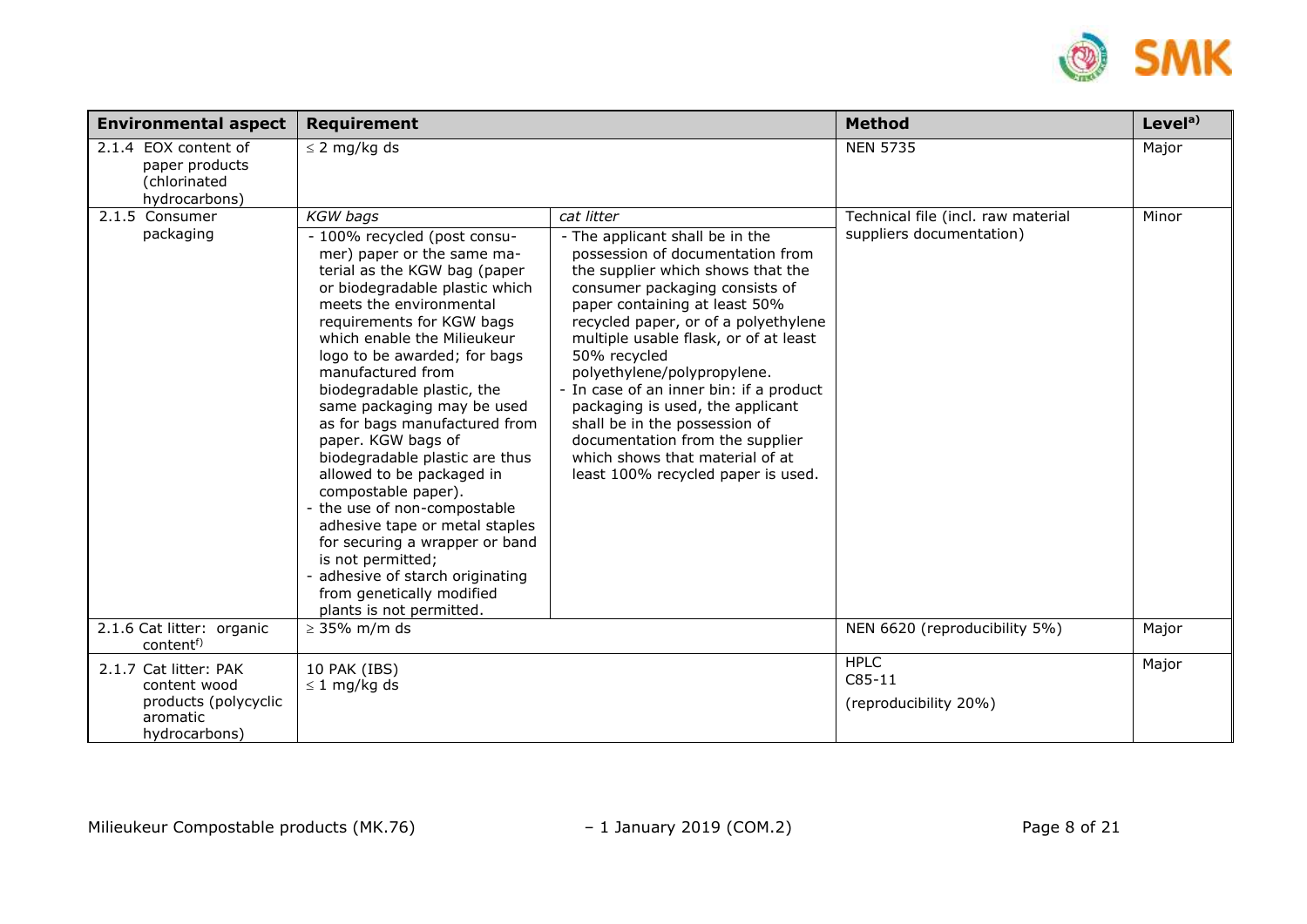

| <b>Environmental aspect</b> | Requirement                                                         |                                                                                  | <b>Method</b>                       | Level <sup>a)</sup> |
|-----------------------------|---------------------------------------------------------------------|----------------------------------------------------------------------------------|-------------------------------------|---------------------|
| Raw material input          |                                                                     |                                                                                  |                                     |                     |
| 2.1.8 Paper KGW bags        | - maximum 80 g/m <sup>2</sup> single-ply paper                      |                                                                                  | Technical file; tolerance limit 10% | Major               |
|                             |                                                                     | - only starch-based adhesives are permitted                                      | Technical file                      |                     |
|                             |                                                                     | - starch originating from genetically modified plants is not permitted           | Technical file                      |                     |
| 2.1.9 Plastic KGW bags      | - maximum 60 µm                                                     |                                                                                  | Technical file; tolerance limit 10% | Major               |
|                             |                                                                     | - starch originating from genetically modified plants is not permitted           | Technical file                      |                     |
| 2.1.10 Cat litter           |                                                                     | The applicant shall be in the possession of documentation from the               | Technical file (incl. raw material  | Major               |
|                             |                                                                     | supplier which shows that the base material (more than 95% of the                | suppliers documentation)            |                     |
|                             |                                                                     | product) is produced from by-products or waste <sup>g)</sup> . Peat products are |                                     |                     |
|                             | not allowed.                                                        |                                                                                  |                                     |                     |
| 2.1.11 Inner bin cat litter |                                                                     | The applicant shall be in the possession of documentation from the               | Technical file (incl. raw material  | Major               |
|                             | supplier which shows that the input for the inner bin contains 100% |                                                                                  | suppliers documentation)            |                     |
|                             |                                                                     | recycled paper, consisting of 100% medium or ordinary grades.                    |                                     |                     |
| Chemicals                   |                                                                     |                                                                                  |                                     |                     |
| Use of chemicals<br>2.1.12  | <b>KGW</b> bags                                                     | inner bin cat litter                                                             | Technical file (incl. raw material  | Major               |
|                             | optical brighteners                                                 | The applicant shall be in the possession of                                      | suppliers documentation)            |                     |
|                             | are not permitted                                                   | documentation from the supplier which shows:                                     |                                     |                     |
|                             |                                                                     | a. that the following chemicals are not applied:                                 |                                     |                     |
|                             |                                                                     | - bleaching agents                                                               |                                     |                     |
|                             |                                                                     | - optical brighteners                                                            |                                     |                     |
|                             |                                                                     | b. which colorant agents up to a maximum of                                      |                                     |                     |
|                             |                                                                     | $0.1\%$ (w/w) are added to the inner bin.                                        |                                     |                     |

a) Nonconformities are subdivided into the levels major and minor. In the event of a major nonconformity, a period of one month will be agreed for adapting the situation, with a minor a period of a maximum of six months (see paragraph 3.3).

b) Heavy metals are governed by the requirements in section 2.1.2. Compliance with these requirements is quaranteed by the Milieukeur logo (see additional requirements). Products which have passed the tests DIN V 54900-1 to 3 and ASTM D 6400-99, whether or not they have been awarded the IBAW logo or the OK-Compost logo, can demonstrate by means of these tests/certificates that the relevant requirements have been met. If the test reports (in accordance with EN, DIN, ASTM) are older than 3 years, it should be demonstrated by means of -a 'fingerprint analysis' that the composition of the material used in the product is the same as the material stated in the test report. For this, use may be made of the analyses set out in the certification schedule 'Products made of compostable materials' issued by DIN CERTCO (3rd revision, May 2002, Annex C), or equivalent testing methods.

- c) This requirement applies only to the combination of cat litter and inner bin. For the requirements for heavy metal and disintegration (also aspects of CEN 13432) reference is made to the items 2.1.2 and 2.1.3 of the certification scheme.
- d) Sample preparation: the digestion method for all the metal analyses consists of digestion with aqua regia (NvN 5770) or an equivalent method, accredited by an IAF member accreditation body. The reproducibility should be < 10% for all methods.
- e) The certification body will take into account the actual percentage (m/m) in relation to the degradation of cat litter during composting, if there are sound reasons to believe that this percentage is substantially different from the 50 percentage used in this environmental requirement (applied on the values from the "Uitvoeringsbesluit Meststoffenwet"). ("Substantial" is here regarded as an actual percentage of  $> 65$  or  $<$  35).
- f) The certification body will take into account the actual percentage (m/m) in relation to the degradation of cat litter during composting, if there are sound reasons to believe that this percentage is substantially different from the percentage used in this environmental requirement (applied on the value from the KIWA Guideline regarding KGW compost). ("Substantial" is here regarded as an actual percentage of  $> 65$  or  $<$  35).
- g) By-products or waste: material generated by households/consumer or material that is released, in addition to the produced material/product, as waste or by-product of the main process of the manufacturer and that can not be used in the production any more (production does not include raw material extraction).

Milieukeur Compostable products (MK.76) – 1 January 2019 (COM.2) Page 9 of 21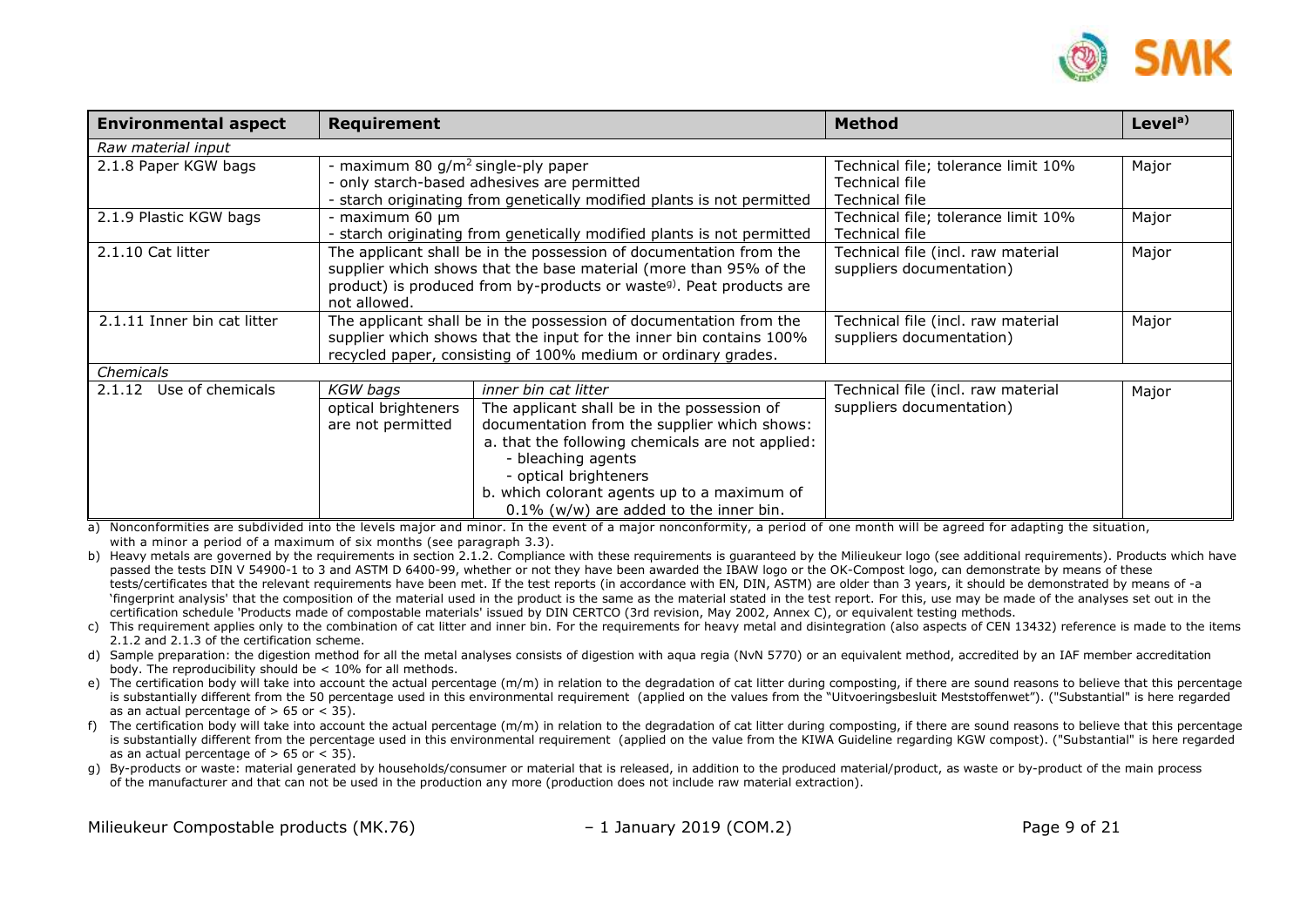

### <span id="page-7-0"></span>**2.2 Functionality criteria**

| <b>Functionality aspect/</b>                       | <b>Requirement</b>                     | <b>Method</b>              | <b>Level</b> |
|----------------------------------------------------|----------------------------------------|----------------------------|--------------|
| property                                           |                                        |                            |              |
| <b>KGW</b> bags                                    |                                        |                            |              |
| 2.2.1 Dimensions:                                  | in accordance with product information |                            | Minor        |
| - length x width x height                          |                                        | <b>NEN-ISO 6591</b>        |              |
| - capacity                                         |                                        | ISO 8281/1                 |              |
| 2.2.2<br>Durability of paper                       |                                        | Technical file based upon: | Minor        |
| KGW bags                                           |                                        |                            |              |
| (max.80 grams paper) $a$ )                         |                                        |                            |              |
| tensile strength (dry)                             | $MD > 4,64$ kN/m                       | ISO 1924/2                 |              |
|                                                    | CD > 2,80 kN/m                         |                            |              |
| tensile strength (wet)<br>$\overline{\phantom{a}}$ | $>1.4$ kN/m                            | ISO 3781                   |              |
| elongation                                         | MD > 2,2%                              | ISO 1924/2                 |              |
|                                                    | CD > 5,5%                              |                            |              |
| elongation energy<br>$\overline{\phantom{a}}$      | $MD > 82$ J/m2                         | ISO 1924/2                 |              |
| absorption                                         | $CD > 130$ J/m2                        |                            |              |
| resistance to                                      | MD >700 mN                             | ISO 1974                   |              |
| penetration by                                     | $CD > 800$ mN                          |                            |              |
| abrasion                                           |                                        |                            |              |
| bursting strength                                  | >450 kPa                               | ISO 2758                   |              |
| air resistance                                     | <25 s/100ml                            | ISO 5636/5                 |              |
| 2.2. Durability of KGW bags                        |                                        |                            | Minor        |
| made of biodegradable                              |                                        |                            |              |
| plastic <sup>b)</sup>                              |                                        |                            |              |
| resistance to abrasion                             | minimum 3000 cN/mm                     | ISO 6383                   |              |
| - tensile strength                                 | minimum 13 MPa                         | <b>ISO R527</b>            |              |

a) Machine Direction (MD); Cross Direction (CD); conditioning at T 23<sup>o</sup>C +/- 2<sup>o</sup>C and RV 50% +/- 5%.

b) Conditioning at T 23<sup>o</sup>C +/- 2<sup>o</sup>C and RV 50% +/- 5%.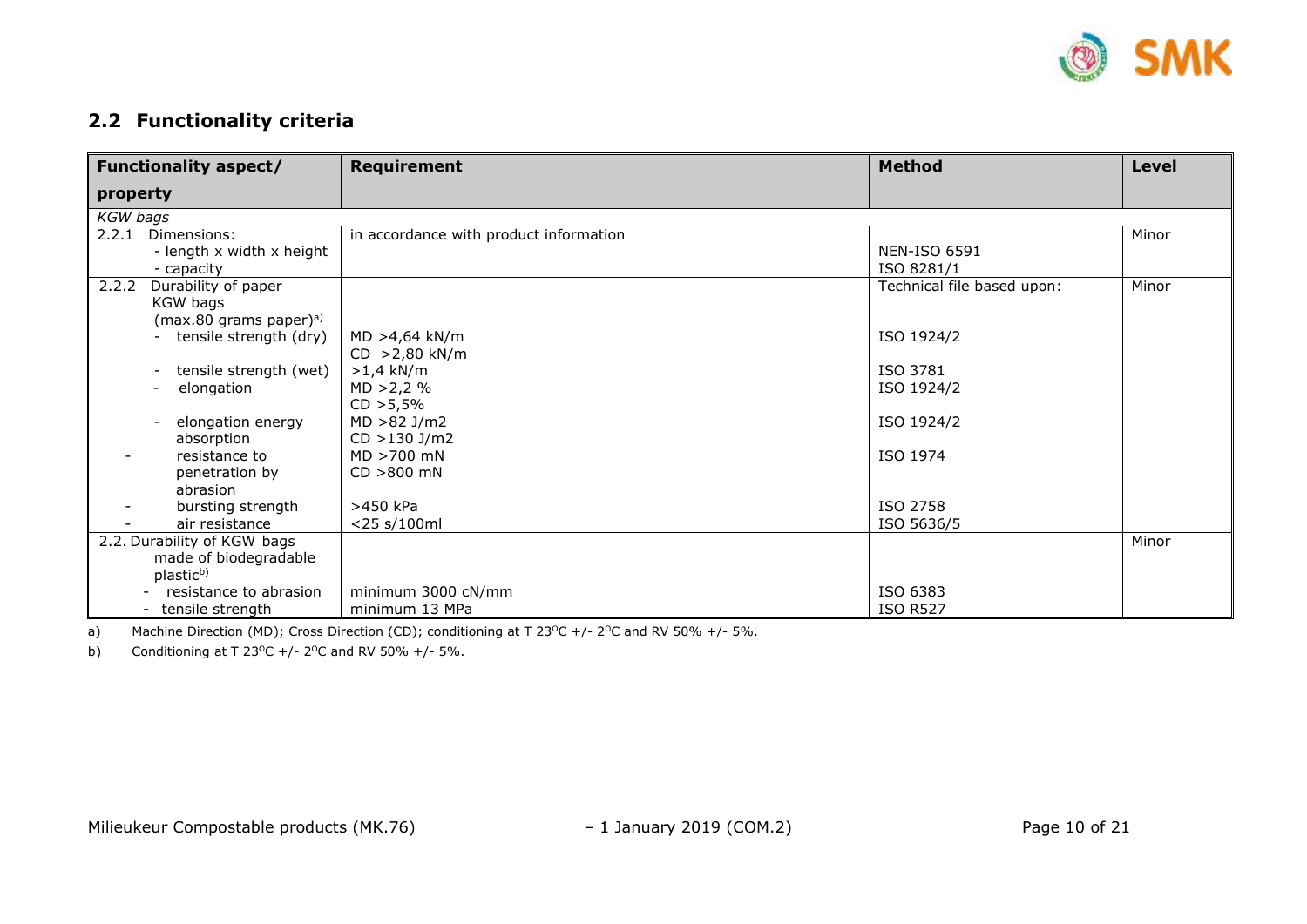

| <b>Functionality aspect</b> | <b>Requirement</b>    | <b>Method</b>                                                                                                                                                                                                                                                                                                                                                                                                                                                                                                                                                                                                                                                                                                                                                                                           | <b>Level</b> |
|-----------------------------|-----------------------|---------------------------------------------------------------------------------------------------------------------------------------------------------------------------------------------------------------------------------------------------------------------------------------------------------------------------------------------------------------------------------------------------------------------------------------------------------------------------------------------------------------------------------------------------------------------------------------------------------------------------------------------------------------------------------------------------------------------------------------------------------------------------------------------------------|--------------|
| Cat litter                  |                       |                                                                                                                                                                                                                                                                                                                                                                                                                                                                                                                                                                                                                                                                                                                                                                                                         |              |
| 2.2.4 Moisture absorption   | $> 80\%$ m/m          | Westinghouse.<br>Before applying the method, the sample must be conditioned 48 hours (65%<br>humidity; 20°C)<br>Material:<br>pair of scales;<br>cone sieve cloth with meshgrootte No. 60, base diameter 65 mm. and<br>height 80 mm;<br>measuring cup + water<br>(SAE-10 of SAE-20).<br>Method:<br>take a representative sample of 20 grams of absorbent grains (P1);<br>put the monster in the cone;<br>weigh the sample and cone together (P2);<br>dip the cone completely in the water bath and allow to stand for 30<br>minutes;<br>take the cone out of the bath and let it drain (water 30 minutes);<br>weigh the filled cone (P3).<br>Calculation:<br>percentage absorbed=<br>$P3 - P2$<br>x 100%<br>P1<br>$P3 - P2$ = number of grams absorbed water;<br>$P1$ = number of grams absorbent grains | Minor        |
|                             |                       | Sampling should take place at points of sale.                                                                                                                                                                                                                                                                                                                                                                                                                                                                                                                                                                                                                                                                                                                                                           |              |
| 2.2.5 Dust content          | 3% m/m ds<br>$\prec$  | $\leq$ 0,063 mm sieve ASTME<br>11-81/BS 410/IS 24/AS<br>1152/SABS 197/NEN 2560                                                                                                                                                                                                                                                                                                                                                                                                                                                                                                                                                                                                                                                                                                                          | Minor        |
| 2.2.6 Grain size            | $5\%$ m/m ds<br>$\lt$ | > 10 mm sieve ISO-565/<br>DIN 4188/AFNOR 11-610                                                                                                                                                                                                                                                                                                                                                                                                                                                                                                                                                                                                                                                                                                                                                         | Minor        |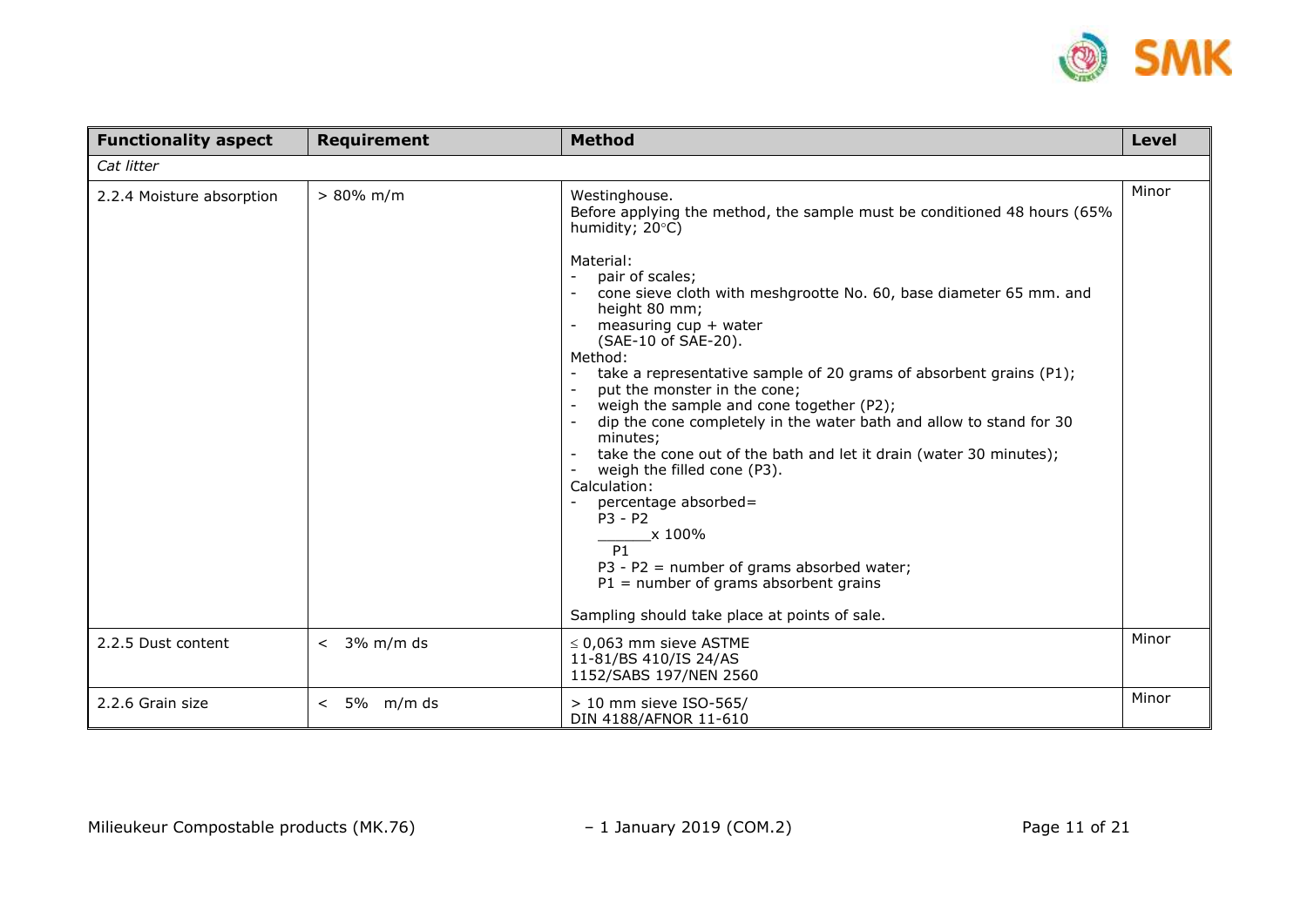

| <b>Functionality aspect</b>                           | Requirement                                                                                                                                                            | <b>Method</b>  | <b>Level</b> |
|-------------------------------------------------------|------------------------------------------------------------------------------------------------------------------------------------------------------------------------|----------------|--------------|
| Inner bin                                             |                                                                                                                                                                        |                |              |
| 2.2.7 Functionality<br>properties inner bin           | Upkeep of the functional properties of the inner bin for 5 days, with average<br>use by 1 cat.                                                                         | Technical file | Minor        |
| 2.2.8 Tear resistance inner<br>bin and visual control | The inner bin may not give rise to problems with regard to visual control, and<br>tear resistance in the process of collection, handling and<br>processing/composting. | Technical file | Minor        |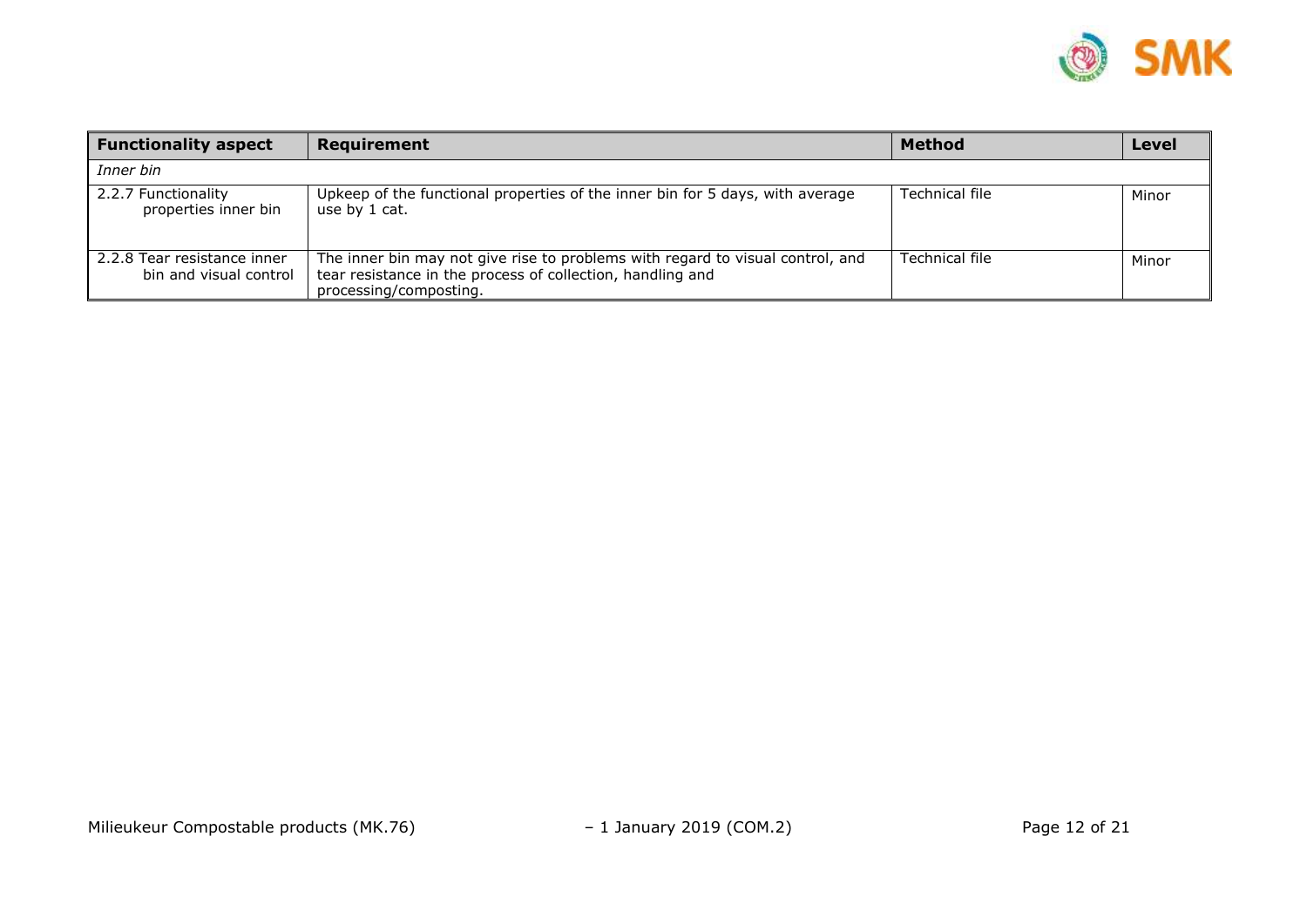

# <span id="page-10-0"></span>**2.3 Communication requirements**

| <b>Communication aspect</b> | <b>Requirement</b>                                                                                                                                                                                                                                                                                                                                                                                                                                                                                                                                                                                                                                                                                                                                                                                                                                                                                                                                                                                                                                                                                                                                                                                                                                                                                                                                                                                                                                                                                                                                                                                                                                                                                                                                                                                                                                                                                                                                                                                                                                                                                                                                                                                                                                                                                                                     | <b>Method</b>                                                                                                                                                                                                                                                                                                                                                                                                                                                                                                                                                                                                                                                                                                | <b>Level</b> |
|-----------------------------|----------------------------------------------------------------------------------------------------------------------------------------------------------------------------------------------------------------------------------------------------------------------------------------------------------------------------------------------------------------------------------------------------------------------------------------------------------------------------------------------------------------------------------------------------------------------------------------------------------------------------------------------------------------------------------------------------------------------------------------------------------------------------------------------------------------------------------------------------------------------------------------------------------------------------------------------------------------------------------------------------------------------------------------------------------------------------------------------------------------------------------------------------------------------------------------------------------------------------------------------------------------------------------------------------------------------------------------------------------------------------------------------------------------------------------------------------------------------------------------------------------------------------------------------------------------------------------------------------------------------------------------------------------------------------------------------------------------------------------------------------------------------------------------------------------------------------------------------------------------------------------------------------------------------------------------------------------------------------------------------------------------------------------------------------------------------------------------------------------------------------------------------------------------------------------------------------------------------------------------------------------------------------------------------------------------------------------------|--------------------------------------------------------------------------------------------------------------------------------------------------------------------------------------------------------------------------------------------------------------------------------------------------------------------------------------------------------------------------------------------------------------------------------------------------------------------------------------------------------------------------------------------------------------------------------------------------------------------------------------------------------------------------------------------------------------|--------------|
| 2.3.1 Logo Milieukeur       | Milieukeur is a registered quality mark of SMK and is intended for Milieukeur certified<br>products and services. Use of the logo by quality mark holders is not obligatory. The<br>following conditions apply to the use of the Milieukeur (logo) and wording:                                                                                                                                                                                                                                                                                                                                                                                                                                                                                                                                                                                                                                                                                                                                                                                                                                                                                                                                                                                                                                                                                                                                                                                                                                                                                                                                                                                                                                                                                                                                                                                                                                                                                                                                                                                                                                                                                                                                                                                                                                                                        | Observation by inspection:<br>- websites<br>- advertising brochures                                                                                                                                                                                                                                                                                                                                                                                                                                                                                                                                                                                                                                          | Minor        |
| duurzame<br>keuze           | Application of the Milieukeur logo and wording is only permitted after<br>prior written permission from the certification body (CB). Permission will<br>be granted to the Milieukeur holder responsible for the correct use of the<br>Milieukeur logo and wording;<br>The Milieukeur logo must be placed in a clearly visible position on the KGW bag<br>On collection, the Milieukeur logo must be clearly visible on the inside of the<br>vegetable, fruit and garden waste bag at the top of the container. The<br>Milieukeur logo must also be clearly visible after unloading and/or when the<br>bag is cut open at the composting plant. It is assumed that this requirement is<br>met if a nontransparent bag has Milieukeur logo's all around the inside of the<br>top edge and if there are Milieukeur logo's along the whole length. As regards<br>transparent bags, several Milieukeur logo's printed on the outside of the bag<br>will be sufficient, provided that the Milieukeur logo is clearly visible around the<br>top edge of the bag and along the whole length of all the sides.<br>The minimum diameter of the Milieukeur logo is 3 cm;<br>The use of the Milieukeur logo and wording is permitted on invoices and<br>letterheads, on packaging and service-related communications and on<br>promotional material such as websites, brochures and catalogues. A condition<br>for this is that there is a clear relationship with the certified products or<br>services. Their use for instance on the letterhead is not possible if the<br>letterhead is also used to communicate non-Milieukeur-certified products and<br>services:<br>Permitted (for example):<br>'Business X has Milieukeur for product/service Y';<br>Not permitted (for example): 'Business X has Milieukeur';<br>If a Milieukeur logo is used, the unique registration number allocated by the CB<br>must also be shown;<br>- The unique registration number must always show the name or abbreviation of<br>the CB;<br>- The use of the Milieukeur logo and the unique registration number is only<br>permitted in a business's own communications in relation to their own products or<br>services with Milieukeur; the Milieukeur logo can be used with or without 'Een<br>duurzame keuze' by the certificate holder in communications. | - packaging<br>- advertisements<br>- posters<br>- etc.<br>Supervision by CB and SMK:<br>In order to retain trust in the<br>Milieukeur quality mark (for both<br>buyers, consumers and other<br>quality mark holders) the rules<br>lodged for the use of the<br>Milieukeur name and logo are<br>adhered to. In this context see<br>the Milieukeur Certification<br>System Regulation of 11 March<br>2010, Articles 4 (Image) and 5<br>(Legal protection of Milieukeur)<br>and lodging of the collective<br>word/image at the Benelux<br>Trademarks Office (12-08-<br>1992/registration number<br>0516647). The general terms<br>and conditions of the<br><b>Environmental Advertising Code</b><br>also apply. |              |

Milieukeur Compostable products (MK.76) – 1 January 2019 (COM.2) Page 13 of 21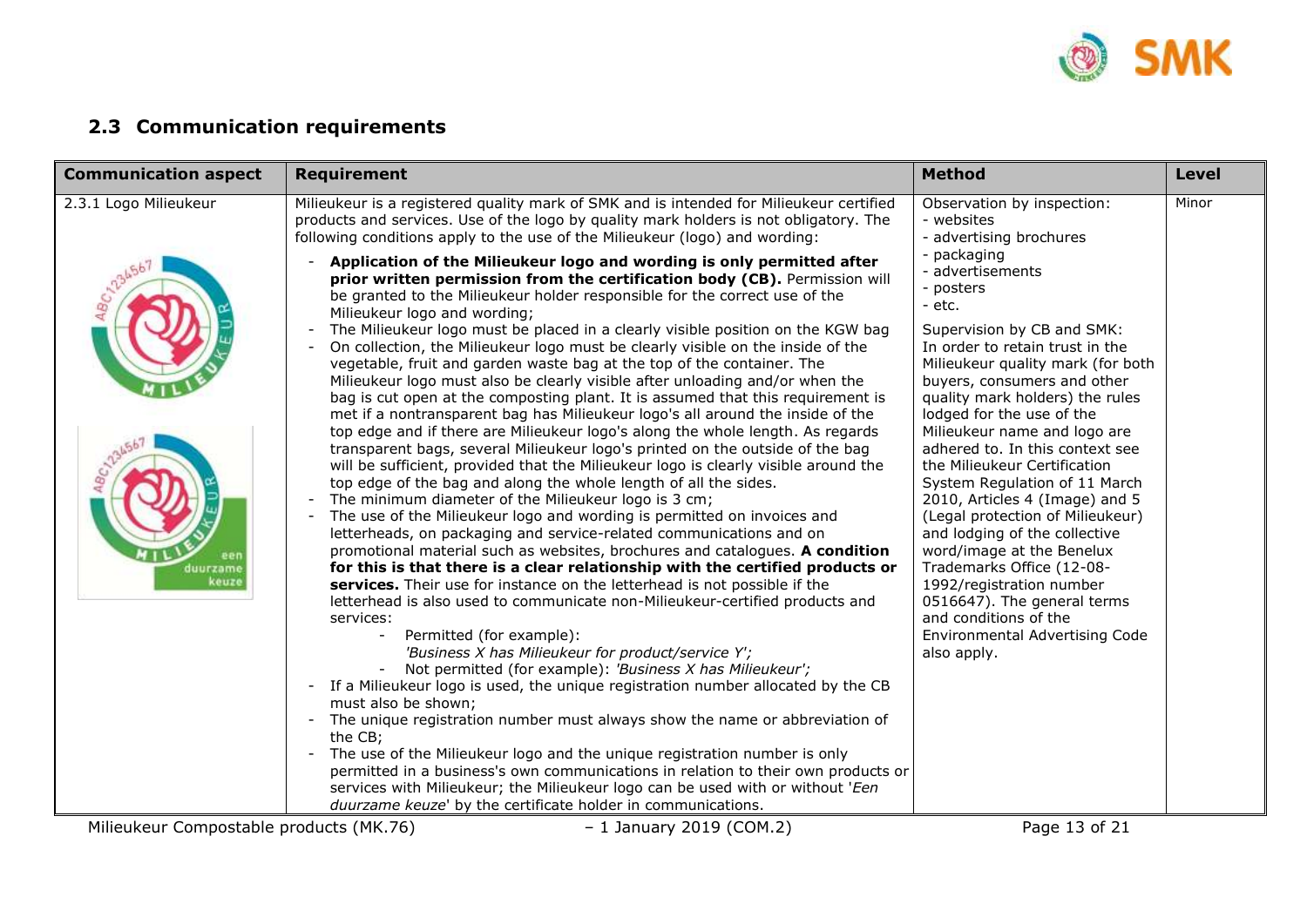

| The Milieukeur logo or wording must not exceed the size and impact of the<br>$\overline{\phantom{a}}$<br>product, brand and/or trade name. Only communication and presentation as a<br>quality mark is permitted. Any suggestion that Milieukeur is a trade mark is not<br>permitted.<br>For requirements for (graphic) depictions of the logo please consult the 'Milieukeur<br>logo guidelines'. These can be downloaded at: www.milieukeur.nl or requested at<br>smk@smk.nl.<br>Milieukeur product information<br>If text about Milieukeur is placed on product packaging or in relation to a service, the<br>following may be stated: 'The criteria of Milieukeur were developed by SMK and are<br>realised with the cooperation and input from producers, retailers, government,<br>scientists, environmentalists and consumer organisations.' If you would like more<br>information about Milieukeur please contact SMK, Alexanderveld 7, 2585 DB Den<br>Haag, or visit our website at www.smk.nl'.<br>Milieukeur logo<br>Milieukeur is a registered quality mark of SMK and is intended for Milieukeur certified<br>products and services. The conditions of this certification scheme apply to any<br>application of the Milieukeur logo and wording.<br>Milieukeur - a sustainable choice<br>The slogan 'Milieukeur - een duurzame keuze' (Milieukeur - a sustainable choice) is<br>registered with the Slogan Committee of the Advertising Association (GvR) under<br>number 1001033. |  |
|-------------------------------------------------------------------------------------------------------------------------------------------------------------------------------------------------------------------------------------------------------------------------------------------------------------------------------------------------------------------------------------------------------------------------------------------------------------------------------------------------------------------------------------------------------------------------------------------------------------------------------------------------------------------------------------------------------------------------------------------------------------------------------------------------------------------------------------------------------------------------------------------------------------------------------------------------------------------------------------------------------------------------------------------------------------------------------------------------------------------------------------------------------------------------------------------------------------------------------------------------------------------------------------------------------------------------------------------------------------------------------------------------------------------------------------------------------------------------------------------------|--|
|                                                                                                                                                                                                                                                                                                                                                                                                                                                                                                                                                                                                                                                                                                                                                                                                                                                                                                                                                                                                                                                                                                                                                                                                                                                                                                                                                                                                                                                                                                 |  |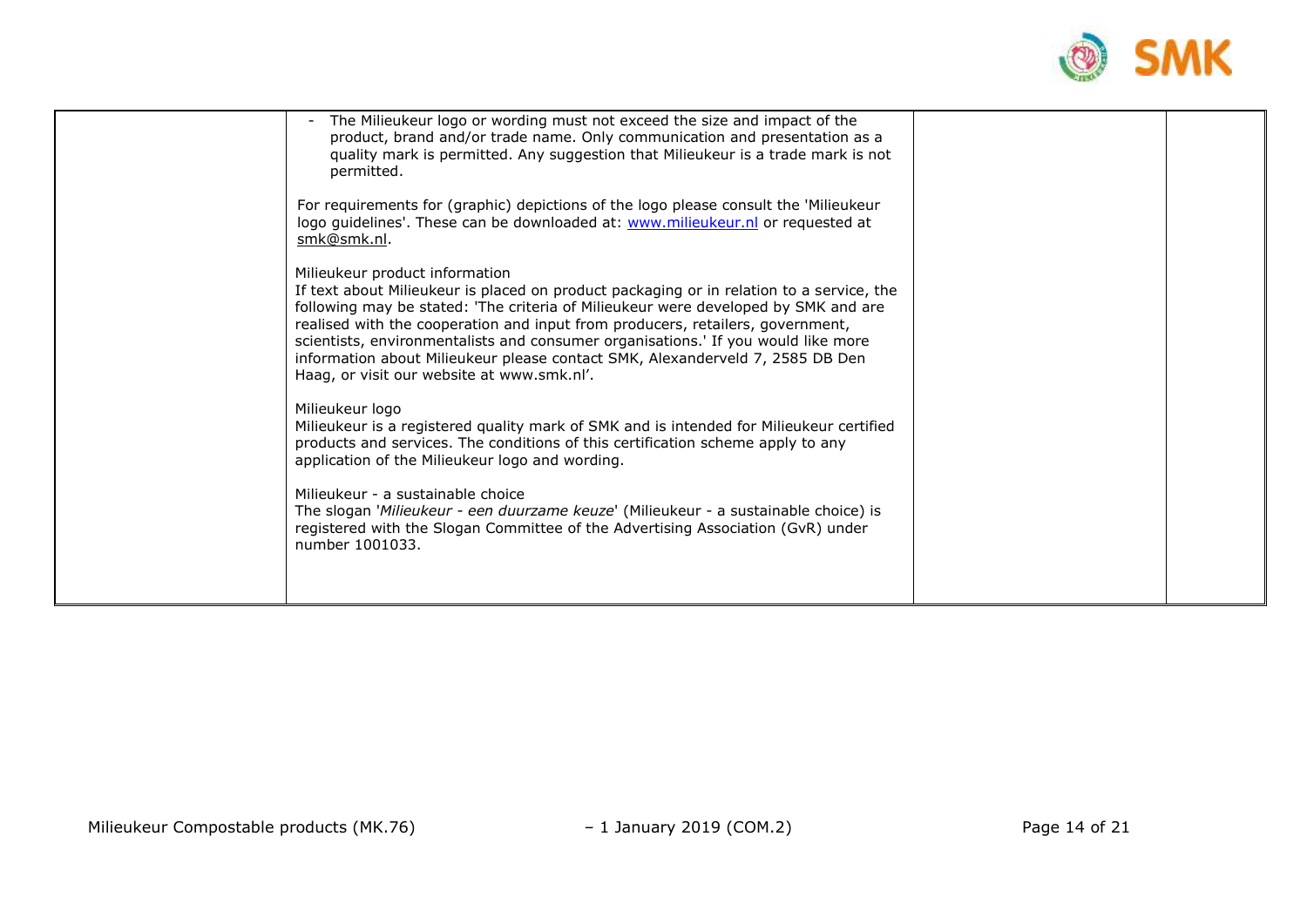

| <b>Communication aspect</b>                  | <b>Requirement</b>                                                                                                                                                                                                                                                                                                                                                                                                                                                                                                                                                                                                                          | <b>Method</b>                                                                                                                 | <b>Level</b> |
|----------------------------------------------|---------------------------------------------------------------------------------------------------------------------------------------------------------------------------------------------------------------------------------------------------------------------------------------------------------------------------------------------------------------------------------------------------------------------------------------------------------------------------------------------------------------------------------------------------------------------------------------------------------------------------------------------|-------------------------------------------------------------------------------------------------------------------------------|--------------|
| 2.3.2 Other environmental<br>claims an logos | KGW bags: the IBAW/ BCPN logo or the OK-Compost logo is permitted.<br>If any environmental claims other than Milieukeur or other environmental logos<br>are shown with the Milieukeur logo, prior written approval from SMK is required.<br>The environmental advertising code Milieu Reclame Code must be complied with,<br>in particular with regard to designations and symbols in Article 7, 'aanduidingen<br>en symbolen'.                                                                                                                                                                                                             | Observation by inspection:<br>- websites<br>- advertising brochures<br>- packaging<br>- advertisements<br>- posters<br>- etc. | Minor        |
| 2.3.3 Information about<br>Milieukeur        | If information about Milieukeur is provided on the product, a written permission<br>of SMK shall be obtained.                                                                                                                                                                                                                                                                                                                                                                                                                                                                                                                               | Observation by inspection of<br>website and written<br>permission of SMK                                                      | Minor        |
| 2.3.4 Complaint file                         | The Milieukeur holder has a complaints file pertaining to Milieukeur products,<br>concerning as a minimum:<br>A documented procedure for registering complaints.<br>$\overline{\phantom{0}}$<br>An obligatory registration, handling and settlement of complaints about<br>products/services with the Milieukeur logo / in direct relation to the<br>certification scheme in question.<br>Complaints recorded within two working days of receipt.<br>Complaint is recorded with serial number, date, complainant's name,<br>brief description of the settlement incl. time limit, date of settlement.<br>Registrations filed for two years. | Check presence of and<br>adherence to execution of<br>procedure (at least<br>yearlyinspection) <sup>a)</sup>                  | Minor        |
| 2.3.5 Product changes                        | The company shall inform the CB of its intention to change (certain specifications<br>of) the certified product, or to change (possibly) relevant aspects related to the<br>certification requirements (for example a change in the production process) $b$ ).                                                                                                                                                                                                                                                                                                                                                                              | At least yearlyinspection)<br>whether changes of product<br>specifications have been<br>passed to the CB                      | Minor        |

a) In the event of a complaint the CB is entitled to instigate an independent investigation.

b) The CB will determine whether an additional inspection is necessary. If a change has been implemented which still needs to be investigated, the CB will suspend the certification. If a change is contrary to the certification conditions or outside the scope of the certification scheme the CB will terminate or withdraw certification according to the general procedure.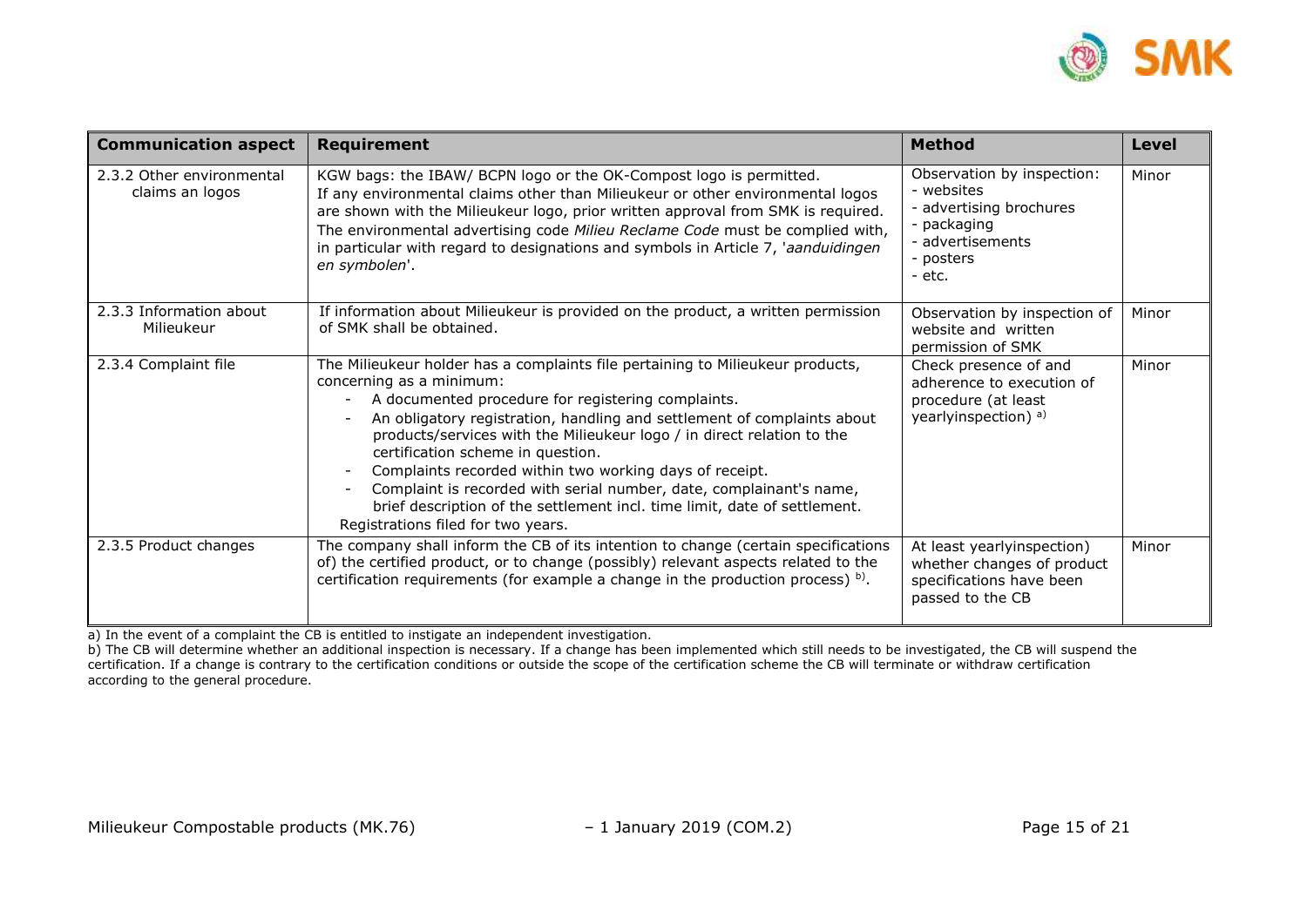

| <b>Communication aspect</b> | Requirement                                                                                                                                                                                                                                                                                                                                                                                                                                                                                                                                                                                                                                                                                                                                             |                                                                                                                                                                                                                                                                                                                                                                                                                                                                                                                                                                                                                                                                                                                                                                                                                                                                                                                                                                                                                                                                                                                                                                                                                                                                                                                                              | <b>Method</b> | Level |
|-----------------------------|---------------------------------------------------------------------------------------------------------------------------------------------------------------------------------------------------------------------------------------------------------------------------------------------------------------------------------------------------------------------------------------------------------------------------------------------------------------------------------------------------------------------------------------------------------------------------------------------------------------------------------------------------------------------------------------------------------------------------------------------------------|----------------------------------------------------------------------------------------------------------------------------------------------------------------------------------------------------------------------------------------------------------------------------------------------------------------------------------------------------------------------------------------------------------------------------------------------------------------------------------------------------------------------------------------------------------------------------------------------------------------------------------------------------------------------------------------------------------------------------------------------------------------------------------------------------------------------------------------------------------------------------------------------------------------------------------------------------------------------------------------------------------------------------------------------------------------------------------------------------------------------------------------------------------------------------------------------------------------------------------------------------------------------------------------------------------------------------------------------|---------------|-------|
| 2.3.6 Product information   | <b>KGW</b> bags                                                                                                                                                                                                                                                                                                                                                                                                                                                                                                                                                                                                                                                                                                                                         | cat litter                                                                                                                                                                                                                                                                                                                                                                                                                                                                                                                                                                                                                                                                                                                                                                                                                                                                                                                                                                                                                                                                                                                                                                                                                                                                                                                                   |               |       |
|                             | When purchasing the product, the following<br>information must be visible:<br>The information that the product can be<br>handed over with the kitchen and garden<br>waste it contains (or words of similar<br>meaning).<br>Directions for use, including the<br>maximum duration of use.<br>Information should be provided on how<br>the packaging is to be disposed of:<br>either with the kitchen and garden<br>waste, if the packaging is made of<br>the same material as the KGW bag<br>and is therefore compostable;<br>or<br>with the waste paper collection;<br>Address of the supplier, or another<br>accessible way providing the opportunity<br>to customers to have contact with the<br>supplier about the purchased product, if<br>desired. | The manufacturer submits a list with all the<br>ingredients of the product (ingredients<br>declaration) to the CB. When purchasing the<br>following information must be visible:<br>The basic material of which the product is<br>manufactured, including an inner bin, if<br>available.<br>Instructions for use, including a dosing<br>prescription. If the cat litter comes as<br>measured quantity in an inner bin, a dosing<br>prescription is not needed.<br>If the packaging is manufactured of paper, it<br>must be mentioned that the packaging should<br>be discarded after use with the paper waste<br>collection.<br>If the packaging is a polyethylene multiple<br>usable flask, it should be mentioned that this<br>flask is refillable.<br>A text about the regularly removing of feces<br>out of the bin, so that the bin as a whole needs<br>to be changed less often. If the cat litter<br>comes as measured quantity in an inner bin,<br>this information is not needed.<br>The information that the cat litter, including<br>the inner bin, if available, can be discarded<br>with the kitchen and garden<br>waste. It should be mentioned that if the<br>product is used to absorb other materials,<br>Milieukeur no longer applies and the product<br>cannot be discarded with the kitchen and<br>garden waste anymore. | Observation   | Minor |

Milieukeur Compostable products (MK.76) – 1 January 2019 (COM.2) – 1 January 2019 (COM.2)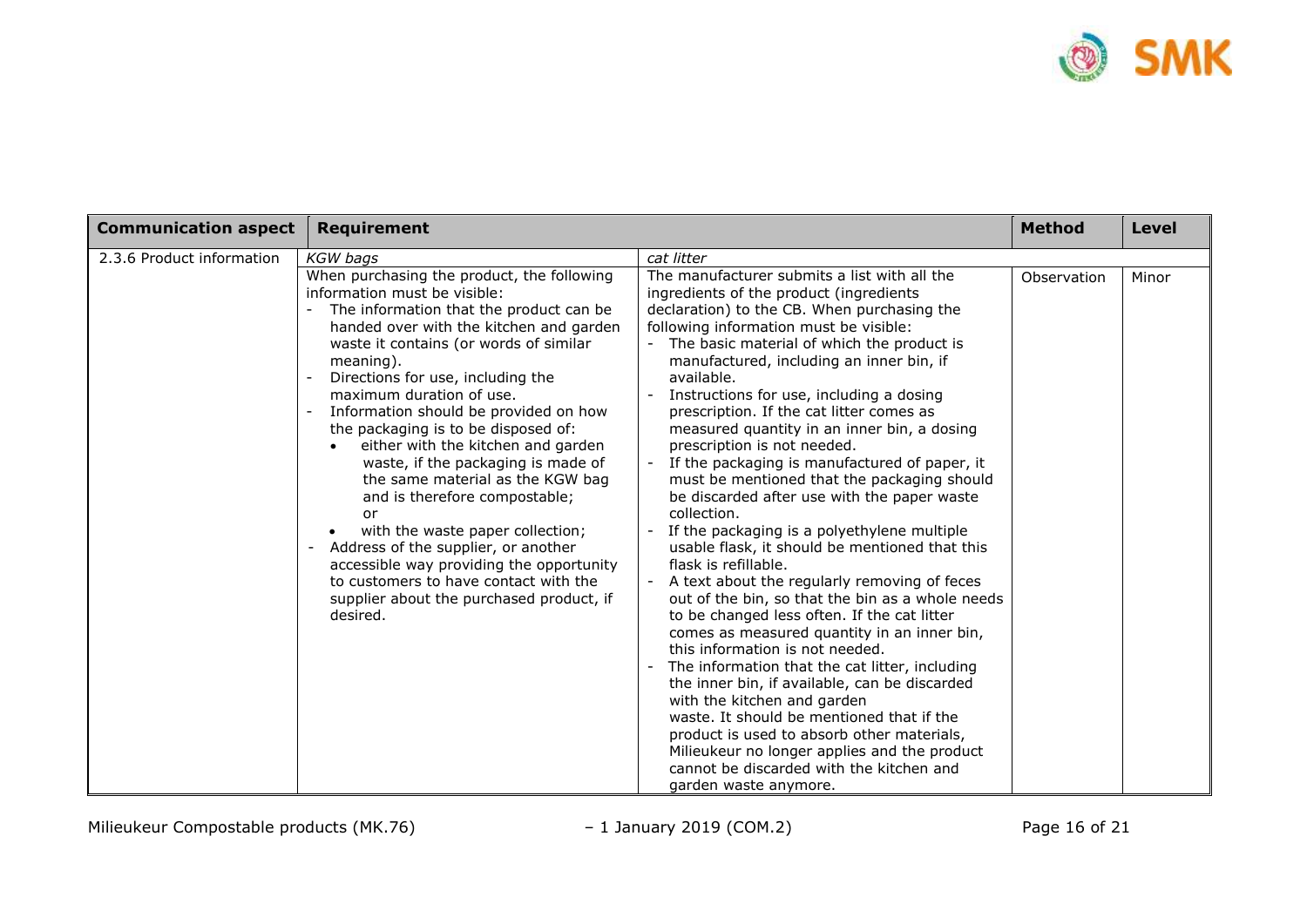

## <span id="page-14-0"></span>**3. Requirements for the certification procedure**

### <span id="page-14-1"></span>**3.1 Certification body's inspection method**

The inspection process by the CB meets the requirements of NEN-EN-ISO/IEC 17020:2012 (paragraph 7.1).For inspection of the product a composite test sample shall be composed of three spread samples, purchased in different shops, not being of the same company, of different size and/or origin, or from at least three different batches: product material manufactured, in three different production runs from different size and/or origin. The assessment report shall establish sufficient proof that the used samples are representative for the to-be-certified product. To this end, the sample shall be taken by the CB, or by an independent organisation under the supervision of, or commissioned by the CB. The CB possesses a documented procedure for taking and managing samples. The general inspector or product inspector concerned must be able to take samples according to this procedure. If questions arise on the test results, the results obtained with the analyses of the reference sample shall take precedence over the first test results.

If inspection is based on administrative records of the applicant, the sample shall cover a period of at least one month.

The 'technical file' should include statements of third party laboratory investigations and/or of third party verified data e.g. on design, construction, specifications of materials, and certificates of suppliers (registered by the applying manufacturer). For colouring and aromatic substances, a supplier's testimony that the criteria / requirements are met is sufficient. When the applicant is required to provide declarations, documentation, analyses, test reports or other evidence to demonstrate compliance with the criteria, these may originate from the applicant and/or their supplier(s). Should all or part of the investigation focus on laboratory investigation, the CB must verify whether the laboratory concerned:

- is recognised by the Dutch Accreditation Council or an equivalent certifying body that is affiliated with the International Accreditation Forum (IAF), and/or the European co-operation for Accreditation (EA) according to ISO 17025 or an equivalent international standard. As part of this, at least the scope of the accreditation in terms of field of action, technology, and testing methods must correspond to the tests specified in this certification scheme
- or
- demonstrably complies with the applicable ISO 17025 standards. The CB maintains a record of laboratories that have not been accredited. This record includes a reasoning and account as to why these laboratories feature in the record. The CB carries out a test in these laboratories twice a year in order to ensure that the laboratory continues to operate according to the applicable ISO 17025 standards.